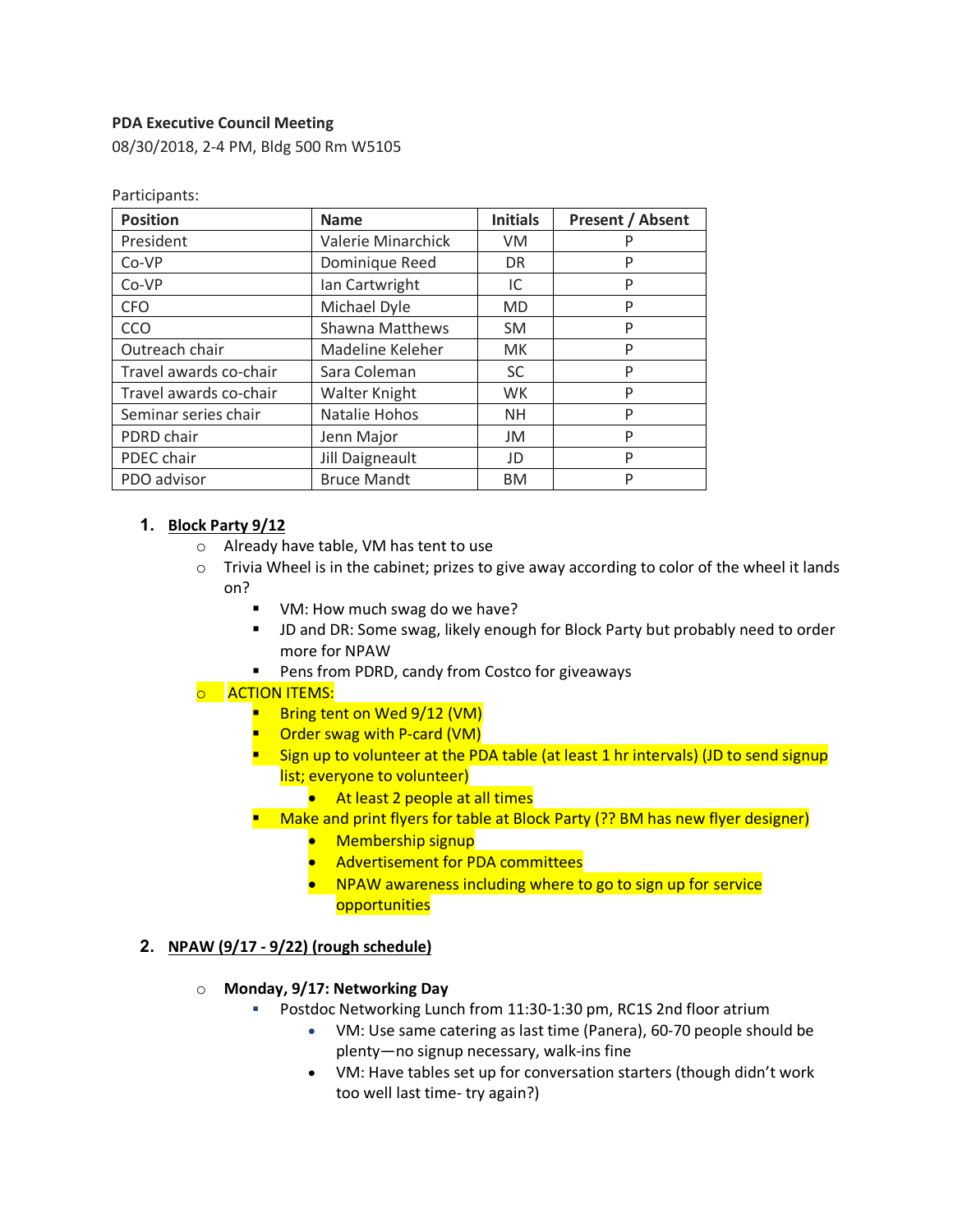- Stress balls to give away
- § Raffle for business cards
- **E** ACTION ITEMS:
	- Order food from Panera (VM)
	- Reserve atrium and schedule trash pickup (VM)

### o **Tuesday, 9/18: Wellness Day**

- § Meet the PDA Executive Board (coffee and donuts), 9-11 am, RC1S 2nd floor atrium
	- Per BM suggestion: Move from 9/17 so as not to conflict with other events
	- Have posters so people can sign up for PDA committees
- § Potential events: meditation event for postdocs, maybe massages from massage therapist students?
	- IC: Each therapist can do 6 chair massages/hour, could do 3 therapists = 18 massages
	- Price of massage therapists is expensive for full setup; maybe people could go to wellness center to reduce price?
	- Could find freelance massage therapists to compare prices
- **E** ACTION ITEMS:
	- Contact wellness center and freelance massage therapists to compare prices (IC)
	- Contact June regarding meditation event (IC)
	- Make posters for signup on PDA committees (?? New flyer designer? Or SM can make boring signups in Office)

#### o **Wednesday, 9/19: Service Day**

- § Proposed activities for Day of Service:
	- Donations of toys and supplies to Children's Hospital (VM suggestion)
	- Blood Drive with Children's Hospital (Moved to next year 2019—need to book far in advance)
	- JD: crafting activity at Children's Hospital from 12-2 pm for 10-12 volunteers
		- $\circ$  They provide all the materials, we just provide the volunteers
	- BM: Look for other options (maybe 4-5 opportunities total) for that day to make it easy for people to get involved
		- o Card making, monetary donations?
	- VM: could make dinner for Ronald McDonald House
		- o Need to make dinner for 55-60 people or breakfast for 35-40 people; fairly large commitment
- § Chancellor will endorse Day of Service
- **E** ACTION ITEMS:
	- Contact other organizations to find service opportunities:
		- o Community-Campus Partnership (JD)
		- o Ronald McDonald House (VM)
		- o Comitis (SM)
	- Create signup sheet for service opportunities (SM)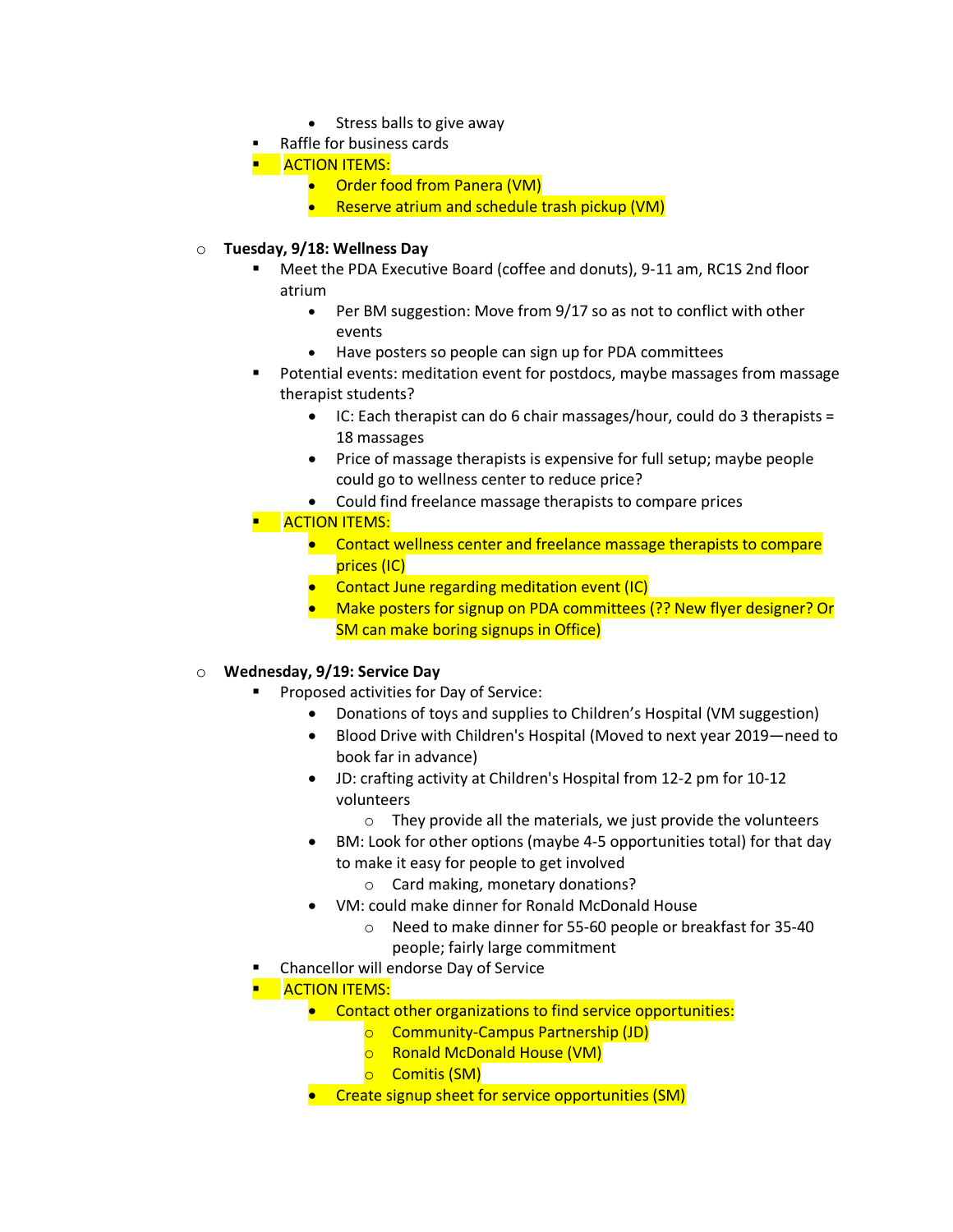- Send out list of toys/ supplies that can be donated to Children's Hospital (VM)
- Send drafts of Chancellor's endorsement letter to JD by Friday 8/31 at 9 am (everyone)

### o **Thursday, 9/20: Professionalism Day**

- § Professional Headshots provided by the Postdoc Office/ Career Development Office 9 am – 3 pm in Grad School Office
- JM: AIA-PDA Brews and Biotech Happy Hour collaboration at Ursula Brewery
	- Reduce the number of paid postdoc tickets to <100 so as not to waste them
- Science in the News event
- **E** ACTION ITEMS:
	- Determine number of food tickets, contact food truck with final count (JM)
- o **Friday, 9/21: Fun Day**
	- § VM: Ice cream social with Em's Ice Cream from 1-3 pm in front of Building 500
		- Em's Ice Cream is confirmed; need to contact facilities
	- § Lawn games
	- § Donation packing for Children's Hospital 3-4 pm in Grad School Office
	- **E** ACTION ITEMS:
		- Contact facilities re: food truck parking at curb in front of Bldg 500 (VM)
		- Create signup list for donation packing, taking donations to Children's (SM)
		- Bring lawn games (?? Everyone?)
- o **Saturday, 9/22: Family Day**
	- § Family-friendly outdoor activity in collaboration with Women in STEM's Parent Support Group and Milk and Cookies (i.e., family friendly hike, etc.)
	- **E** ACTION ITEMS:
		- Contact family-friendly groups on campus (?? VM?)

## **3. General PDA business:**

- o Social media and PDA Digest:
	- BM: Make sure to promote NPAW on social media using #NPAW, #postdoc, #ScientistsTakeCare hashtags. Also need to notify NPA of events for NPAW
	- IC: Put spot in PDA Digest for upcoming volunteer opportunities
	- § BM: Potentially also include #ScientistsTakeCare campaign in PDA Digest
	- List of service opportunities on website
	- § SM: Website is still missing photos of some Exec Council members (can be updated after headshots at NPAW)
	- § SM: Possibility of doing a Photo of the Month Contest?
		- Prize can be \$5 gift card to Etai's
		- Participants can post photos to any of the denverpostdocs social media accounts